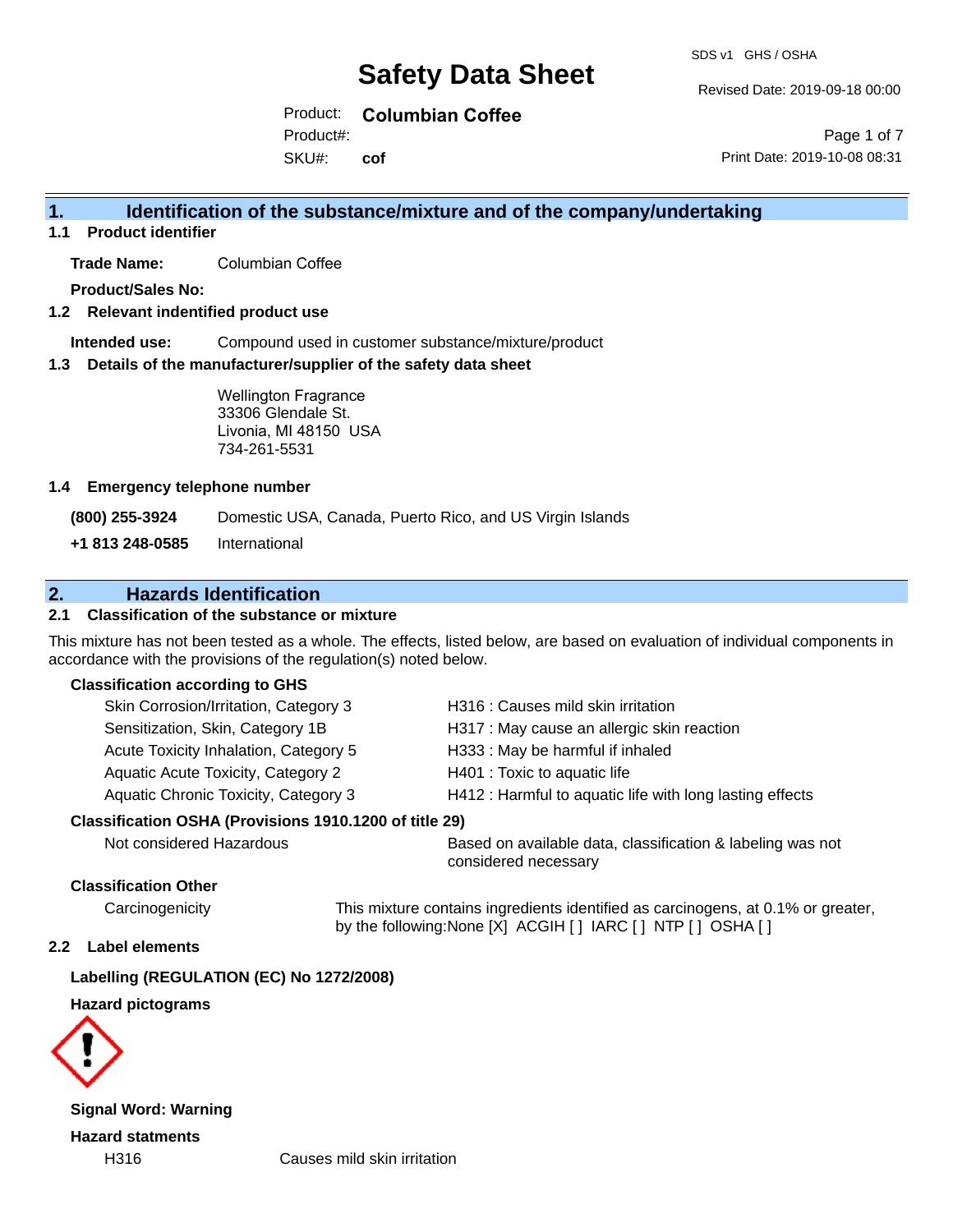#### SDS v1 GHS / OSHA

# **Safety Data Sheet**

#### Product: **Columbian Coffee**

SKU#: Product#: **cof**

| H317                            | May cause an allergic skin reaction                                     |
|---------------------------------|-------------------------------------------------------------------------|
| H333                            | May be harmful if inhaled                                               |
| H401                            | Toxic to aquatic life                                                   |
| H412                            | Harmful to aquatic life with long lasting effects                       |
| <b>Precautionary Statements</b> |                                                                         |
| <b>Prevention:</b>              |                                                                         |
| P <sub>272</sub>                | Contaminated work clothing should not be allowed out of the workplace   |
| P <sub>273</sub>                | Avoid release to the environment                                        |
| Response:                       |                                                                         |
| $P302 + P352$                   | IF ON SKIN: Wash with soap and water                                    |
| $P304 + P312$                   | IF INHALED: Call a POISON CENTER or doctor/physician if you feel unwell |
| $P333 + P313$                   | If skin irritation or a rash occurs: Get medical advice/attention       |
| P363                            | Wash contaminated clothing before reuse                                 |

#### **2.3 Other Hazards**

**no data available**

### **3. Composition/Information on Ingredients**

#### **3.1 Mixtures**

This product is a complex mixture of ingredients, which contains among others the following substance(s), presenting a health or environmental hazard within the meaning of the UN Globally Harmonized System of Classification and Labeling of Chemicals (GHS):

| CAS#<br>Ingredient     | EC#                                                      | Conc.<br>Range | <b>GHS Classification</b> |
|------------------------|----------------------------------------------------------|----------------|---------------------------|
| 84-66-2                | 201-550-6                                                | $60 - 70 \%$   | H316; H402                |
| Diethyl phthalate      |                                                          |                |                           |
| 8050-15-5              | 232-476-2                                                | 10 - 20 %      | H402; H412                |
|                        | Methyl ester of rosin (partially hydrogenated)           |                |                           |
| 121-33-5               | $204 - 465 - 2$ 2 - 5 %                                  |                | H303; H319                |
| vanillin               |                                                          |                |                           |
| 121-32-4               | 204-464-7 2 - 5 %                                        |                | H303; H320; H402          |
|                        | 3-Ethoxy-4-hydroxybenzaldehyde                           |                |                           |
| 120-51-4               | 204-402-9                                                | $2 - 5%$       | H302; H313; H400; H411    |
| <b>Benzyl Benzoate</b> |                                                          |                |                           |
| 2050-08-0              | 218-080-2                                                | $2 - 5%$       | H302; H400; H410          |
| Amyl salicylate        |                                                          |                |                           |
| 102-19-2               | 203-012-6                                                | $1 - 2%$       | H316                      |
|                        | Isoamyl phenylacetate                                    |                |                           |
| 120-57-0               | 204-409-7                                                | $1 - 2%$       | H303; H317; H401          |
| Heliotropine           |                                                          |                |                           |
|                        | See Section 16 for full text of GHS classification codes |                |                           |

See Section 16 for full text of GHS classification codes which where not shown in section 2 Total Hydrocarbon Content  $(\% w/w) = 0.00$ 

#### Revised Date: 2019-09-18 00:00

Page 2 of 7 Print Date: 2019-10-08 08:31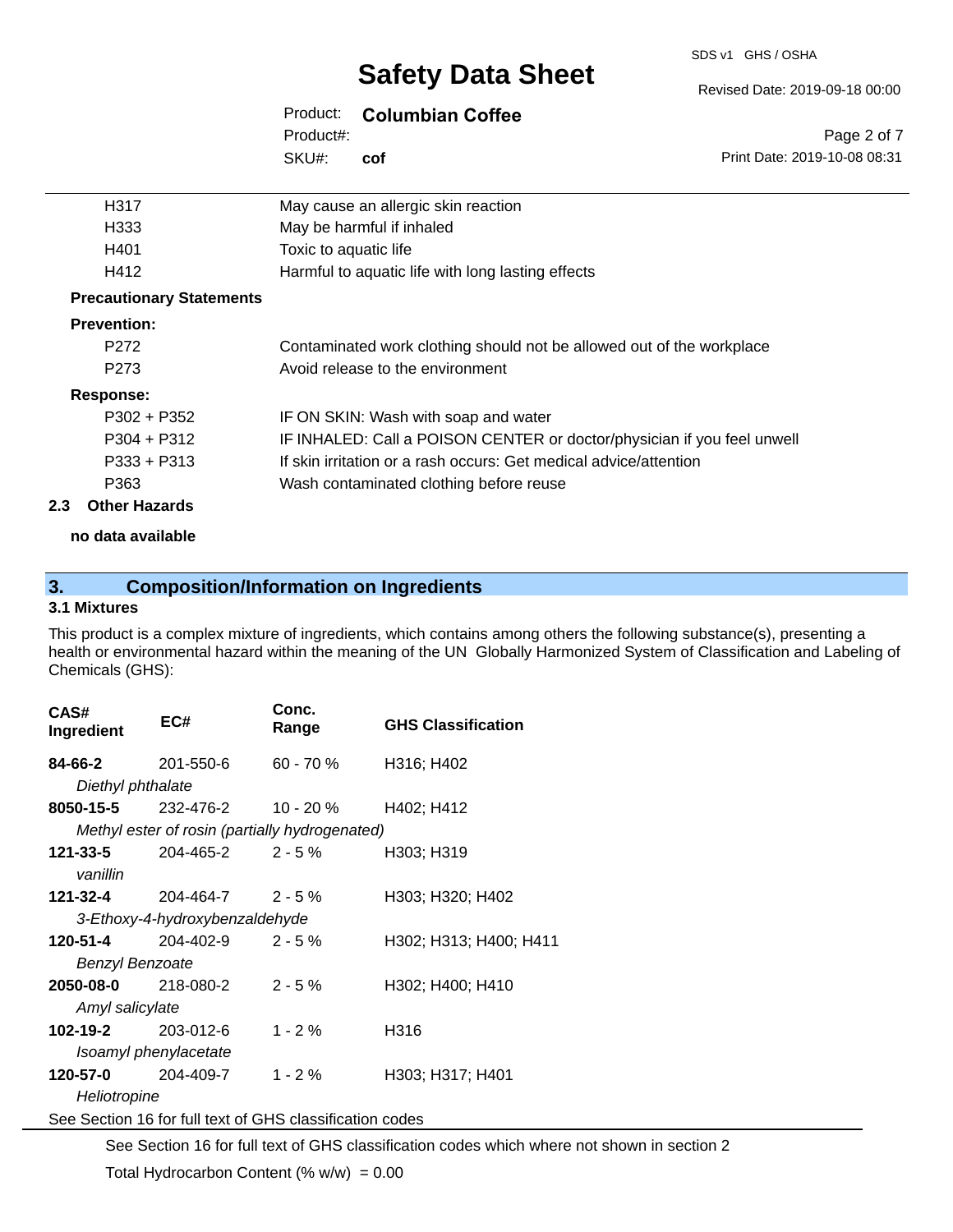#### Revised Date: 2019-09-18 00:00

Product: **Columbian Coffee**

Product#:

SKU#: **cof**

Page 3 of 7 Print Date: 2019-10-08 08:31

| 4.<br><b>First Aid Measures</b>                                                   |                                                                                                               |  |  |  |
|-----------------------------------------------------------------------------------|---------------------------------------------------------------------------------------------------------------|--|--|--|
| <b>Description of first aid measures</b><br>4.1                                   |                                                                                                               |  |  |  |
| Inhalation:                                                                       | Remove from exposure site to fresh air and keep at rest.<br>Obtain medical advice.                            |  |  |  |
| <b>Eye Exposure:</b>                                                              | Flush immediately with water for at least 15 minutes.<br>Contact physician if symptoms persist.               |  |  |  |
| <b>Skin Exposure:</b>                                                             | Remove contaminated clothes. Wash thoroughly with water (and soap).<br>Contact physician if symptoms persist. |  |  |  |
| Ingestion:                                                                        | Rinse mouth with water and obtain medical advice.                                                             |  |  |  |
| 4.2 Most important symptoms and effects, both acute and delayed                   |                                                                                                               |  |  |  |
| <b>Symptoms:</b>                                                                  | no data available                                                                                             |  |  |  |
| <b>Risks:</b>                                                                     | Refer to Section 2.2 "Hazard Statements"                                                                      |  |  |  |
| Indication of any immediate medical attention and special treatment needed<br>4.3 |                                                                                                               |  |  |  |
| <b>Treatment:</b><br>Refer to Section 2.2 "Response"                              |                                                                                                               |  |  |  |
|                                                                                   |                                                                                                               |  |  |  |
| 5 <sub>1</sub><br><b>Fire-Fighting measures</b>                                   |                                                                                                               |  |  |  |
| <b>Extinguishing media</b><br>5.1                                                 |                                                                                                               |  |  |  |
| Suitable:                                                                         | Carbon dioxide (CO2), Dry chemical, Foam                                                                      |  |  |  |
| Unsuitable                                                                        | Do not use a direct water jet on burning material                                                             |  |  |  |
| 5.2 Special hazards arising from the substance or mixture                         |                                                                                                               |  |  |  |
| During fire fighting:<br><b>Advice for firefighters</b><br>5.3                    | Water may be ineffective                                                                                      |  |  |  |
| <b>Further information:</b>                                                       | Standard procedure for chemical fires                                                                         |  |  |  |

#### **6. Accidental Release Measures**

#### **6.1 Personal precautions, protective equipment and emergency procedures**

Avoid inhalation and contact with skin and eyes. A self-contained breathing apparatus is recommended in case of a major spill.

#### **6.2 Environmental precautions**

Keep away from drains, soil, and surface and groundwater.

#### **6.3 Methods and materials for containment and cleaning up**

Clean up spillage promptly. Remove ignition sources. Provide adequate ventilation. Avoid excessive inhalation of vapors. Gross spillages should be contained by use of sand or inert powder and disposed of according to the local regulations.

#### **6.4 Reference to other sections**

Not Applicable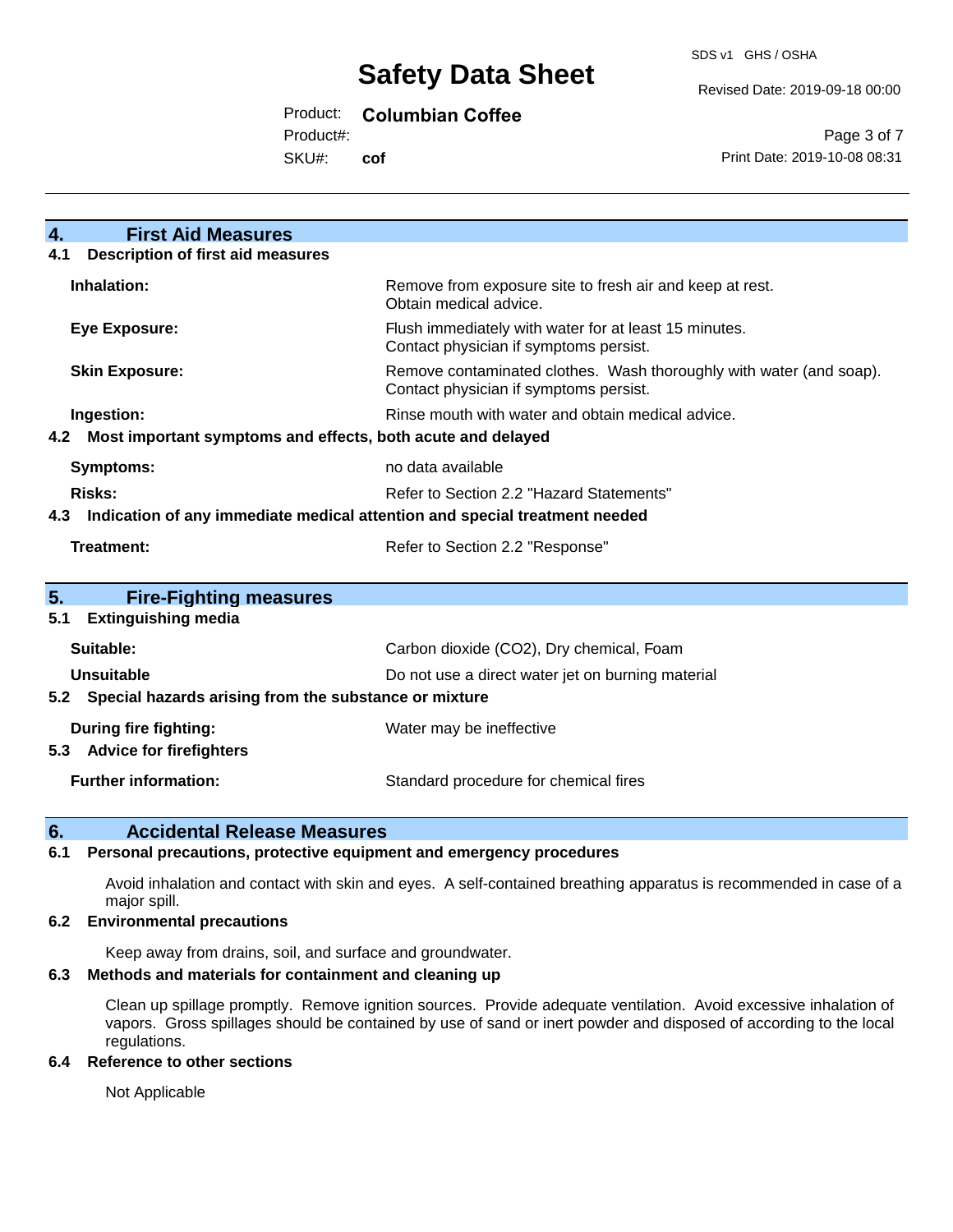Revised Date: 2019-09-18 00:00

Product: **Columbian Coffee**

SKU#: Product#: **cof**

Page 4 of 7 Print Date: 2019-10-08 08:31

## **7. Handling and Storage**

#### **7.1 Precautions for safe handling**

Apply according to good manufacturing and industrial hygiene practices with proper ventilation. Do not drink, eat or smoke while handling. Respect good personal hygiene.

#### **7.2 Conditions for safe storage, including any incompatibilities**

Store in a cool, dry and ventilated area away from heat sources and protected from light in tightly closed original container. Avoid uncoated metal container. Keep air contact to a minimum.

#### **7.3 Specific end uses**

No information available

#### **8. Exposure Controls/Personal Protection**

**8.1 Control parameters**

| <b>Exposure Limits:</b> |                                                                                                                                                                                                                                |       |       |             |                                                  |
|-------------------------|--------------------------------------------------------------------------------------------------------------------------------------------------------------------------------------------------------------------------------|-------|-------|-------------|--------------------------------------------------|
| <b>Component</b>        |                                                                                                                                                                                                                                | ACGIH | ACGIH | <b>OSHA</b> | <b>OSHA</b><br>TWA ppm STEL ppm TWA ppm STEL ppm |
| 84-66-2                 | Diethyl phthalate                                                                                                                                                                                                              | b     |       |             |                                                  |
|                         | in the contract of the company of the contract of the contract of the contract of the contract of the contract of the contract of the contract of the contract of the contract of the contract of the contract of the contract |       |       |             |                                                  |

**Engineering Controls:** Use local exhaust as needed.

#### **8.2 Exposure controls - Personal protective equipment**

| Eye protection:                | Tightly sealed goggles, face shield, or safety glasses with brow guards and side shields, etc.<br>as may be appropriate for the exposure |
|--------------------------------|------------------------------------------------------------------------------------------------------------------------------------------|
| <b>Respiratory protection:</b> | Avoid excessive inhalation of concentrated vapors. Apply local ventilation where appropriate.                                            |
| <b>Skin protection:</b>        | Avoid Skin contact. Use chemically resistant gloves as needed.                                                                           |

#### **9. Physical and Chemical Properties**

#### **9.1 Information on basic physical and chemical properties**

| Appearance:                  | Liquid                         |
|------------------------------|--------------------------------|
| Odor:                        | Conforms to Standard           |
| Color:                       | Golden Yellow - Orange (G4-11) |
| <b>Viscosity:</b>            | Liquid                         |
| <b>Freezing Point:</b>       | Not determined                 |
| <b>Boiling Point:</b>        | Not determined                 |
| <b>Melting Point:</b>        | Not determined                 |
| <b>Flashpoint (CCCFP):</b>   | $>200$ F (93.33 C)             |
| <b>Auto flammability:</b>    | Not determined                 |
| <b>Explosive Properties:</b> | None Expected                  |
| <b>Oxidizing properties:</b> | None Expected                  |
| Vapor Pressure (mmHg@20 C):  | 0.0612                         |
| %VOC:                        | 0.06                           |
| Specific Gravity @ 25 C:     | 1.1020                         |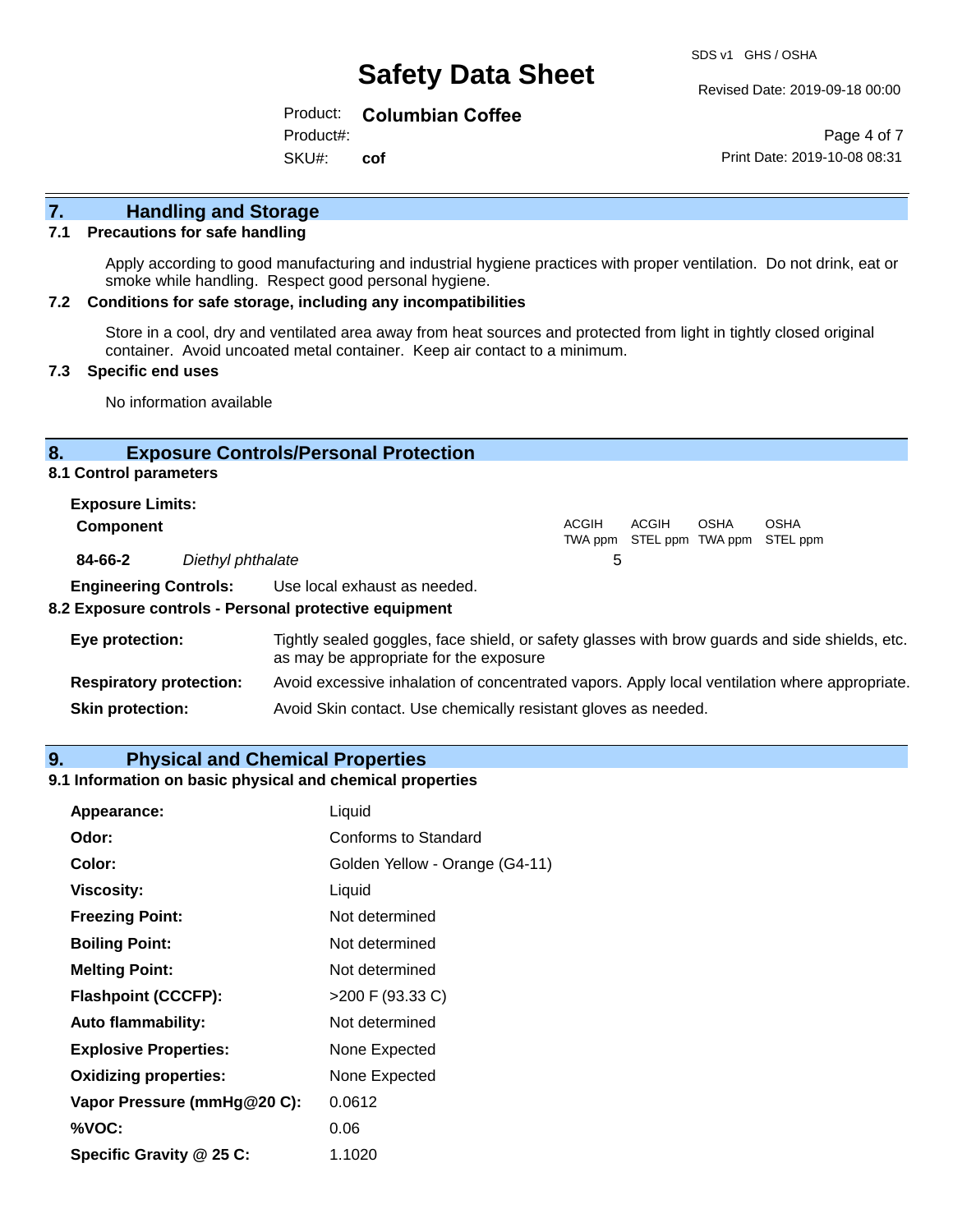#### Revised Date: 2019-09-18 00:00

#### Product: **Columbian Coffee** SKU#: Product#: **cof**

Page 5 of 7 Print Date: 2019-10-08 08:31

| Density @ 25 C:          | 1.0990 |  |
|--------------------------|--------|--|
| Refractive Index @ 20 C: | 1.5085 |  |
| Soluble in:              | Oil    |  |

### **10. Stability and Reactivity**

| 10.1 Reactivity                         | None                                               |
|-----------------------------------------|----------------------------------------------------|
| <b>10.2 Chemical stability</b>          | Stable                                             |
| 10.3 Possibility of hazardous reactions | None known                                         |
| <b>10.4 Conditions to avoid</b>         | None known                                         |
| 10.5 Incompatible materials             | Strong oxidizing agents, strong acids, and alkalis |
| 10.6 Hazardous decomposition products   | None known                                         |

#### **11. Toxicological Information**

#### **11.1 Toxicological Effects**

Acute Toxicity Estimates (ATEs) based on the individual Ingredient Toxicity Data utilizing the "Additivity Formula"

| Acute toxicity - Oral - (Rat) mg/kg                | Not classified - the classification criteria are not met |
|----------------------------------------------------|----------------------------------------------------------|
| Acute toxicity - Dermal - (Rabbit) mg/kg           | Not classified - the classification criteria are not met |
| Acute toxicity - Inhalation - (Rat) mg/L/4hr       | (LD50: 20.9009) May be harmful if inhaled                |
| <b>Skin corrosion / irritation</b>                 | May be harmful if inhaled                                |
| Serious eye damage / irritation                    | Not classified - the classification criteria are not met |
| <b>Respiratory sensitization</b>                   | Not classified - the classification criteria are not met |
| <b>Skin sensitization</b>                          | May cause an allergic skin reaction                      |
| <b>Germ cell mutagenicity</b>                      | Not classified - the classification criteria are not met |
| Carcinogenicity                                    | Not classified - the classification criteria are not met |
| <b>Reproductive toxicity</b>                       | Not classified - the classification criteria are not met |
| Specific target organ toxicity - single exposure   | Not classified - the classification criteria are not met |
| Specific target organ toxicity - repeated exposure | Not classified - the classification criteria are not met |
| <b>Aspiration hazard</b>                           | Not classified - the classification criteria are not met |

### **12. Ecological Information**

### **12.1 Toxicity**

| <b>Acute acquatic toxicity</b> | Toxic to aquatic life                             |
|--------------------------------|---------------------------------------------------|
| Chronic acquatic toxicity      | Harmful to aquatic life with long lasting effects |
| Toxicity Data on soil          | no data available                                 |
| Toxicity on other organisms    | no data available                                 |

**12.2 Persistence and degradability no data available**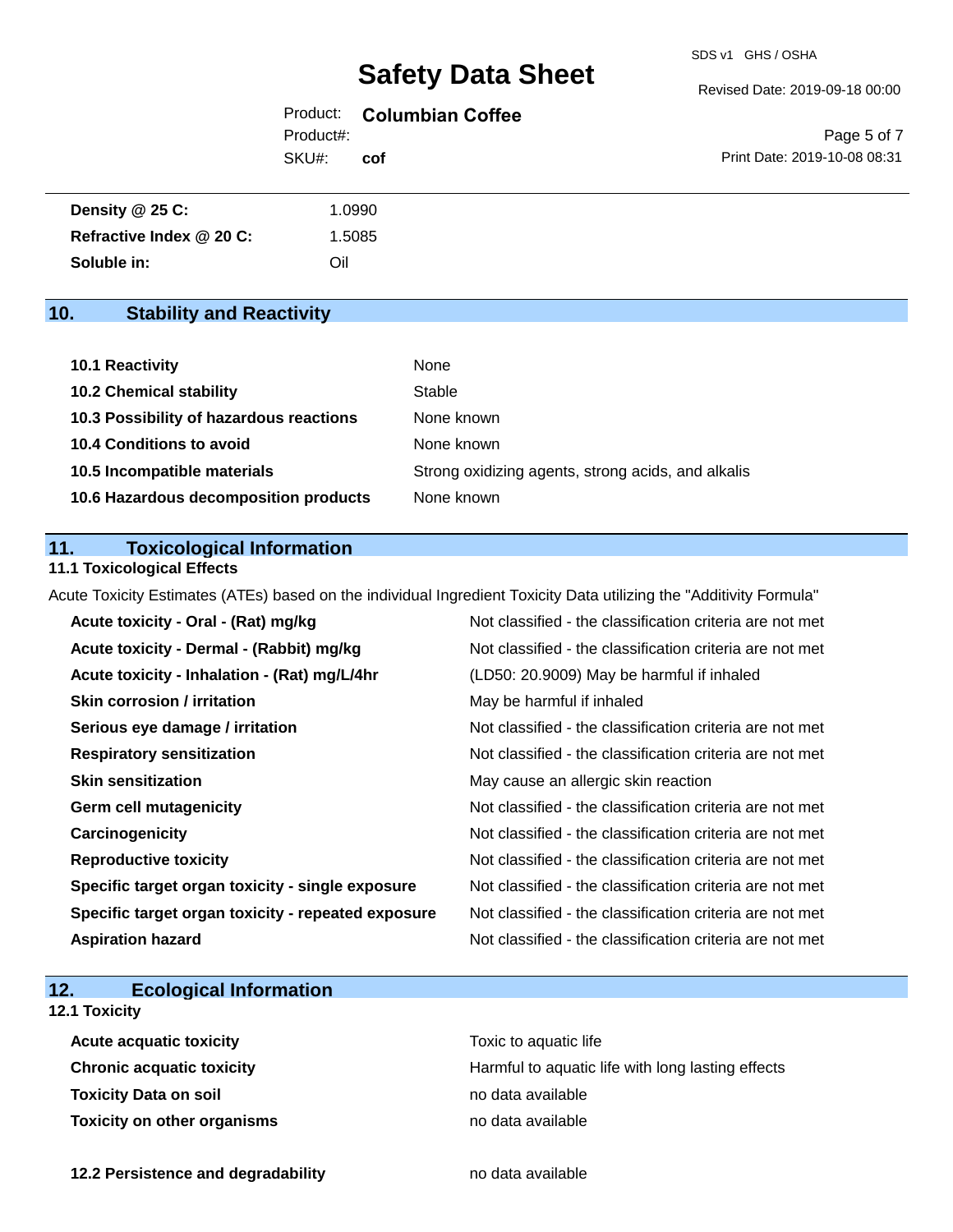SDS v1 GHS / OSHA

#### Revised Date: 2019-09-18 00:00

#### Product: **Columbian Coffee**

Product#:

SKU#: **cof**

|                              | Page 6 of 7 |  |
|------------------------------|-------------|--|
| Print Date: 2019-10-08 08:31 |             |  |

| 12.3 Bioaccumulative potential | no data available |
|--------------------------------|-------------------|
| 12.4 Mobility in soil          | no data available |
| 12.5 Other adverse effects     | no data available |

#### **13. Disposal Conditions**

#### **13.1 Waste treatment methods**

Do not allow product to reach sewage systems. Dispose of in accordance with all local and national regulations. Send to a licensed waste management company.The product should not be allowed to enter drains, water courses or the soil. Do not contaminate ponds, waterways or ditches with chemical or used container.

#### **14. Transport Information**

| <b>Marine Pollutant</b><br>No            |              |                                     |                 |        |
|------------------------------------------|--------------|-------------------------------------|-----------------|--------|
| <b>Regulator</b>                         | <b>Class</b> | <b>Pack Group</b>                   | <b>Sub Risk</b> | UN-nr. |
| U.S. DOT (Non-Bulk)                      |              | Not Regulated - Not Dangerous Goods |                 |        |
| <b>Chemicals NOI</b>                     |              |                                     |                 |        |
| <b>ADR/RID (International Road/Rail)</b> |              | Not Regulated - Not Dangerous Goods |                 |        |
| <b>Chemicals NOI</b>                     |              |                                     |                 |        |
| <b>IATA (Air Cargo)</b>                  |              | Not Regulated - Not Dangerous Goods |                 |        |
| <b>Chemicals NOI</b>                     |              |                                     |                 |        |
| IMDG (Sea)                               |              | Not Regulated - Not Dangerous Goods |                 |        |
| <b>Chemicals NOI</b>                     |              |                                     |                 |        |

| 15.                                       |                                 | <b>Regulatory Information</b>            |                                                              |                                                 |
|-------------------------------------------|---------------------------------|------------------------------------------|--------------------------------------------------------------|-------------------------------------------------|
|                                           | <b>U.S. Federal Regulations</b> |                                          |                                                              |                                                 |
| <b>TSCA (Toxic Substance Control Act)</b> |                                 |                                          | All components of the substance/mixture are listed or exempt |                                                 |
|                                           |                                 |                                          | 40 CFR(EPCRA, SARA, CERCLA and CAA)                          | This product contains the following components: |
|                                           | 84-66-2                         | $201 - 550 - 6$ 60 - 70 %                |                                                              | Diethyl phthalate                               |
|                                           | <b>U.S. State Regulations</b>   |                                          |                                                              |                                                 |
|                                           | <b>Canadian Regulations</b>     | <b>California Proposition 65 Warning</b> |                                                              | No Warning required                             |
| <b>DSL</b>                                |                                 |                                          |                                                              | 100.00% of the components are listed or exempt. |

### **16. Other Information**

#### **GHS H-Statements referred to under section 3 and not listed in section 2**

| H302 : Harmful if swallowed                | H303 : May be harmful if swallowed                             |
|--------------------------------------------|----------------------------------------------------------------|
| H313 : May be harmful in contact with skin | H319 : Causes serious eye irritation                           |
| H320 : Causes eye irritation               | H400 : Very Toxic to aquatic life                              |
| H402 : Harmful to aquatic life             | H410 : Very toxic to aquatic life with long lasting<br>effects |